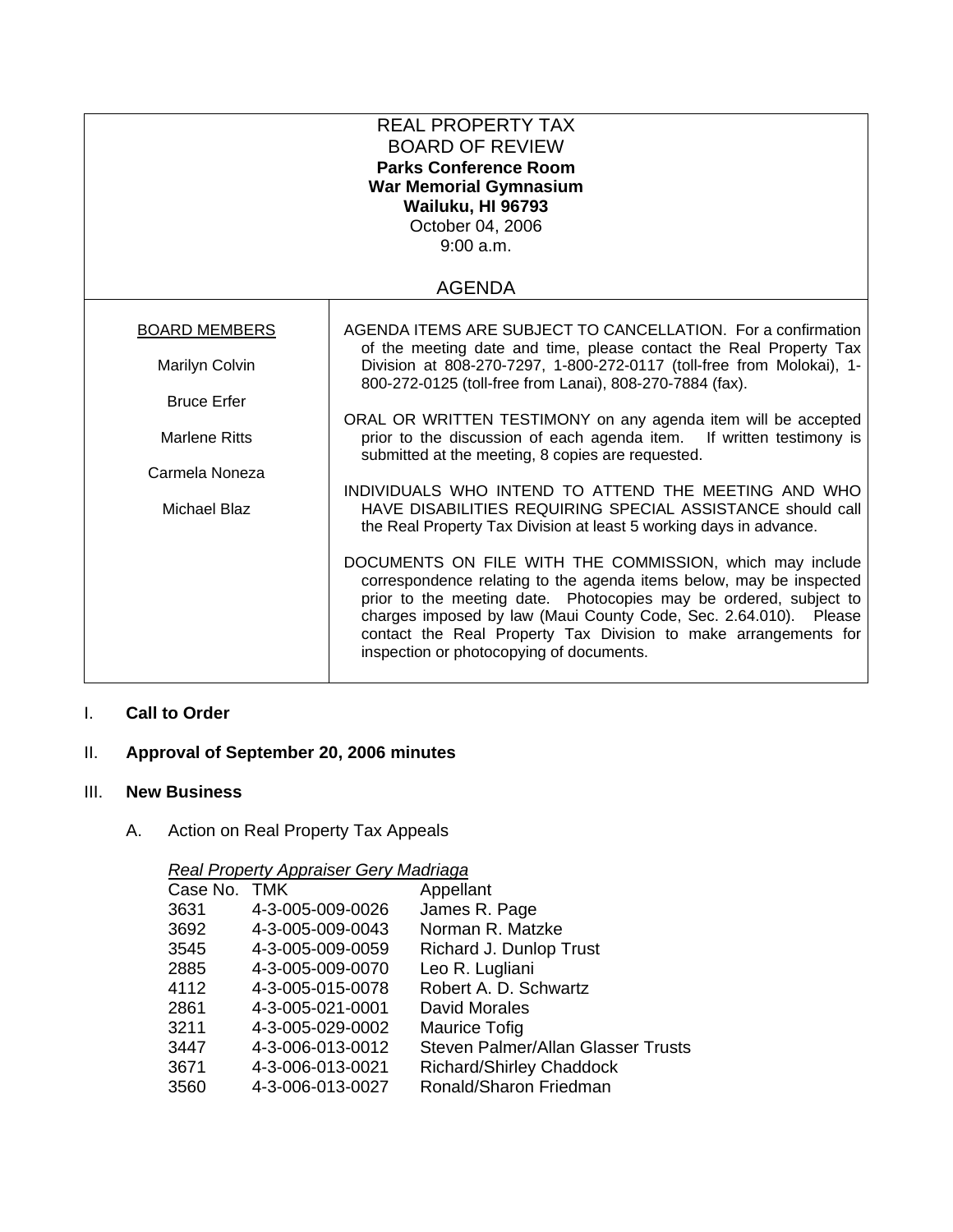Real Property Tax Division Agenda October 04, 2006

## *Real Property Appraiser Gery Madriaga (con't*)

| Case No. TMK |                  | Appellant                            |
|--------------|------------------|--------------------------------------|
| 4051         | 4-3-006-013-0039 | Charles/Sandra Foreman               |
| 3674         | 4-3-006-013-0043 | Jack King                            |
| 3304         | 4-3-006-013-0048 | Carl F. Rumpp, Jr.                   |
| 3681         | 4-3-006-013-0056 | Gerald/Darlene McGlocklin            |
| 3689         | 4-3-006-013-0061 | Jon K. Engbretson                    |
| 4488         | 4-3-006-013-0062 | Costa/Lynne Tsobanakis               |
| 3747         | 4-3-006-013-0064 | <b>Ruth Reason</b>                   |
| 3448         | 4-3-006-016-0023 | Ronald R. Cockrell                   |
| 4363         | 4-3-006-041-0006 | Garrett/Diana Larsen                 |
| 3523         | 4-3-006-041-0009 | Jon A. Hitchings                     |
| 3590         | 4-3-006-041-0015 | Kurt/Marsha Runstadler Family Trust  |
| 4035         | 4-3-006-041-0035 | Garrett/Diana Larsen                 |
| 3318         | 4-3-006-041-0051 | Sandra L. Roman                      |
| 3449         | 4-3-006-041-0053 | June Fujiwara Lifetime Trust         |
| 3663         | 4-3-006-044-0042 | Colleen Nielsen/Kathleen Ink         |
| 3321         | 4-3-006-044-0049 | Phillip/Annastina Jarosz             |
| 2979         | 4-3-006-044-0056 | Bert/Gladys Blodgett TTE's           |
| 3133         | 4-3-006-044-0063 | Elsie E. Hill Family LTD Partnership |
| 3826         | 4-3-006-044-0009 | Wong/Van Bijlevelt/Rush              |
| 4364         | 4-3-006-044-0064 | Nelle N. Richards, Trustee           |
| 4085         | 4-3-006-044-0065 | David Catlin/Barbara Weller          |
|              |                  |                                      |

## *Real Property Appraiser Wes Yoshioka*

| 3598 | 4-4-011-058-0000 | Glenn/Jeri Manucci   |
|------|------------------|----------------------|
| 3435 | 4-4-011-077-0000 | Jerry Covey Trust    |
| 3990 | 4-4-011-097-0000 | <b>Theodore Gee</b>  |
| 3541 | 4-4-011-113-0000 | Dean Evans           |
| 4114 | 4-4-011-123-0000 | <b>Gregory Arnds</b> |
| 3224 | 4-4-011-128-0000 | Timothy O'Connor     |

#### V. **Unfinished Business**

# A. *Late Filed Appeals*

#### Appellant

| 1)  | 3-8-013-006-0038 | Gary/Barbara Charlebois  |
|-----|------------------|--------------------------|
| 2)  | 4-3-008-001-0030 | William B. Christy       |
| 3)  | 4-3-015-055-0000 | <b>Chris Salem</b>       |
| 4)  | 4-3-022-007-0000 | Michael/Debbie Webster   |
| 5)  | 4-5-001-050-0000 | Robert J. Longhi Trust   |
| 6)  | 5-2-026-002-0000 | Hilarion H. Helm         |
| 7)  | 3-5-001-066-0065 | Wayne E. Werling         |
| 8)  | 2-3-006-129-0000 | Neal/Jodi Kiyabu         |
| 9)  | 4-3-006-044-0067 | Daniel/Karen Kulick      |
| 10) | 4-4-006-019-0000 | <b>Otto Nemenz Trust</b> |
| 11) | 3-9-004-028-0066 | Larry/Rebecca Hanson     |
| 12) | 4-6-030-018-0000 | <b>Kirk Shepard</b>      |
| 13) | 2-1-008-064-0068 | Marilyn Q. Miller        |